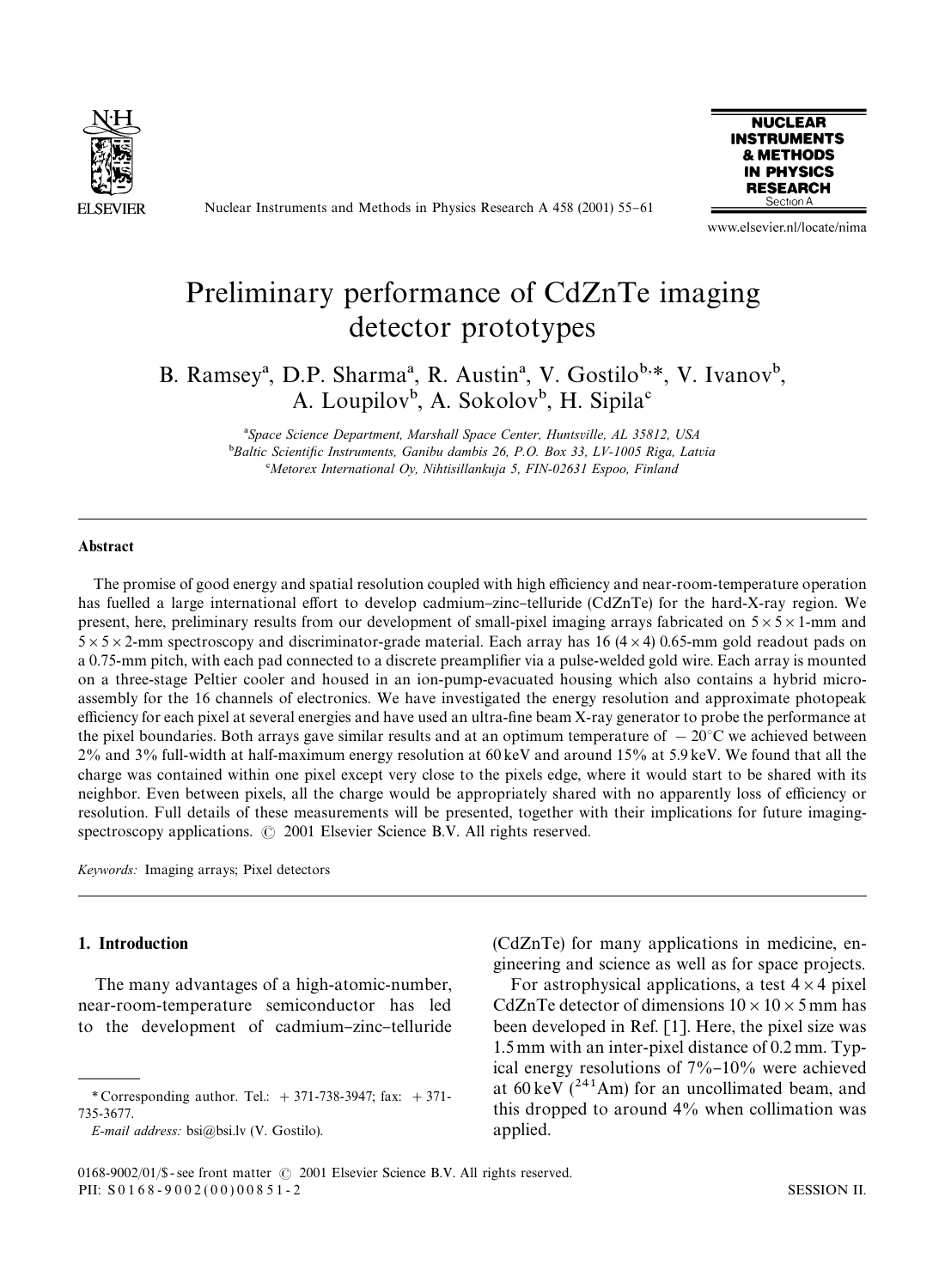In Ref. [2], a detector with a crystal size of  $10 \times 10 \times 2$  mm having  $4 \times 4$  pixels each of 1.5 mm<sup>2</sup> was developed. The average energy resolution obtained on the pixels was 4.4%, with a best result of 3.3% at 60 keV.

In this work, we report the results of arrays with finer pixels. These are being developed for the focus of a hard-X-ray telescope under construction for astronomical observations [3]. The plate scale of the telescope necessitates sub-millimeter spatial resolution in the focal-plane detector, coupled with a "large" overall area,  $20 \text{ mm} \times 20 \text{ mm}$  to cover the instruments full field-of-view. The arrays reported here and elsewhere  $\lceil 4 \rceil$  are the necessary first step towards achieving that goal.

# 2. Pixel-detector fabrication

We have developed and fabricated small-pixel imaging detectors using CdZnTe crystals of dimensions  $5 \times 5 \times 1$  mm and  $5 \times 5 \times 2$  mm. These were of both certified spectroscopy and discriminator grade and were delivered by eV products such as plane parallel detectors with gold contacts.

In the final configuration, each detector has 16  $(4 \times 4)$  readout pads with dimensions  $0.65 \times 0.65$  mm on a 0.75 mm pitch, as shown in Fig. 1. The 16 pixels were surrounded by a guard ring, which was extended to the edge of the crystal. The purpose of this guard ring was to reduce the influence of surface leakage currents, and preserve continuity of field so that charge collection for edge pixels would be the same as that for interior ones.

Before pixel-detector fabrication, we performed quality control on the crystals by measuring the current–voltage  $(I-V)$  characteristics, their mobility-lifetime products, energy resolutions at 59.6 keV [5]. For manufacture of pixel detectors, we further selected only crystals whose characteristics were stable with time.

Typical crystals have inclusions, crystalline borders and twins that can considerably degrade their performance as pixellated detectors. Therefore, the crystals with the least number of borders and twins were selected for the manufacture of pixel detectors. These were determined by visual inspection after the original planar electrodes were removed.



Fig. 1. Layout of  $4 \times 4$  pixel detector.

The new pixel contact pads were fabricated using photolithography and gold deposition from chloroauric acid. To provide good spectroscopic performance, the detectors should have contact pads that assure a low current leakage level and high interpixel resistivity, do not introduce additional noise, and that are stable with time. The other important requirement is that the contact pad should have good mechanical strength to permit connection to the readout electronics.

With this in mind, we have used a modified technology for the manufacture of the contact pads [5]. The conventional process fabricates anode and cathode contacts by gold or platinum deposition at the chemically etched crystal surface. However, in our case, the cathode was manufactured by this technology, but the anode pads were made by gold deposition on to a mechanically polished surface. It is known that mechanical damage of the crystal surface of p-type CdTe causes a conductivity inversion, so that a mechanically damaged layer at the crystal surface could have an n-type conductivity. The structure gold- $(p$ -CdTe)- $(n$ -mechanically damaged surface)-gold then works as a  $p$ -n barrier. Fig. 2 shows *I*-*V* characteristics of such CdTe structures compared with ordinary ones. The presence of the p-n barrier causes some reduction of the reverse leakage current. We suppose that the same process might take place with CdZnTe crystals. As delivered, the CdZnTe crystals had a weak p-type conductivity.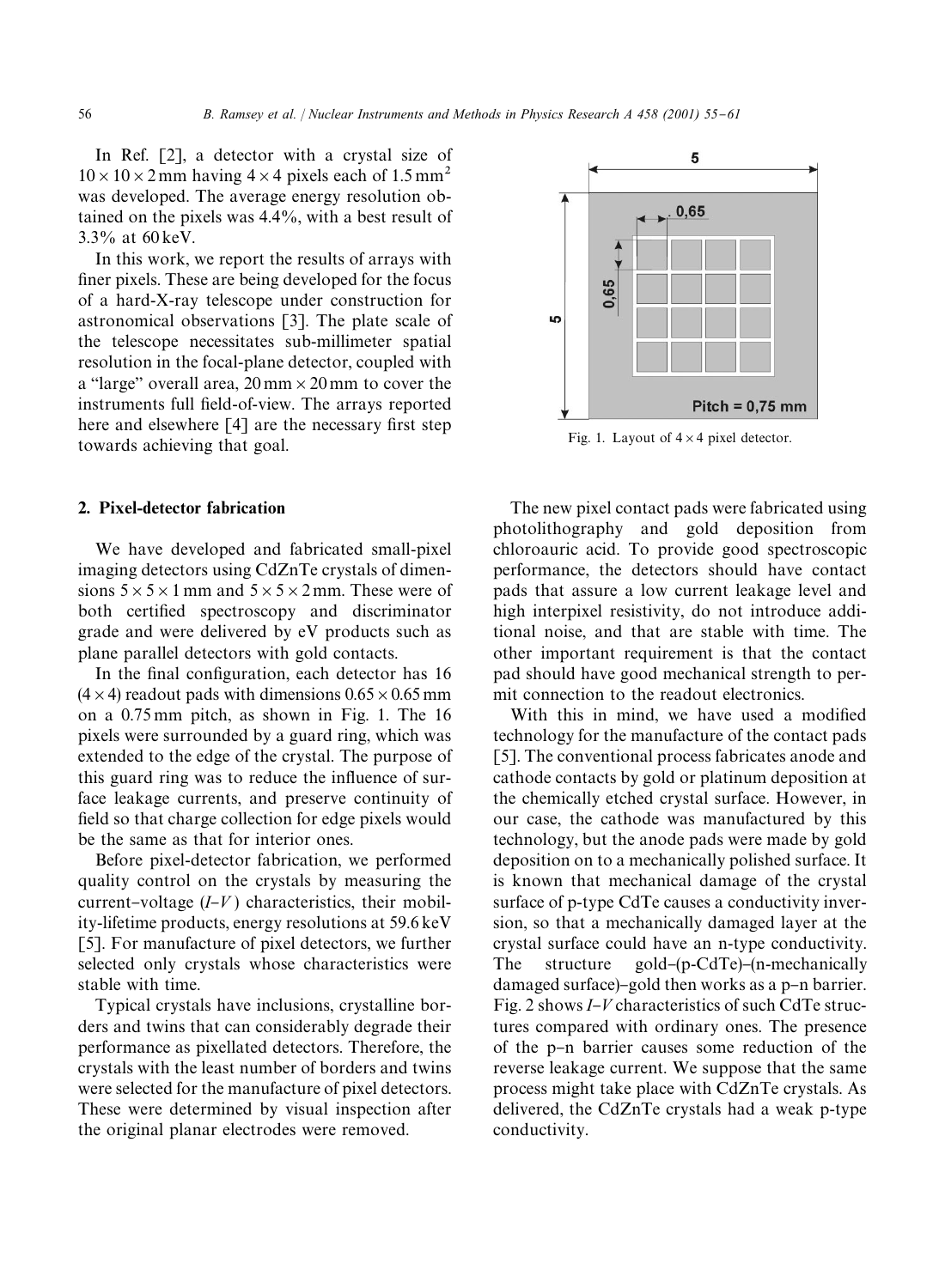

Fig. 2. Current-voltage characteristics for detectors with different contacts.

The use of polished crystal surfaces allows the contact pads to be made by traditional methods to provide pads that are relatively insensitive to mechanical damage and have improved mechanical strength. Side-by-side spectroscopic performance comparisons on the same crystal have demonstrated the superior performance of the polished surface contacts. These contacts appear very stable with no evidence of change of operating characteristics with time.

# 3. Experiment

The fabricated pixel detectors were installed on the  $Al_2O_3$  dielectric substrate of the hybrid microassembly which contained 16 discrete-input-stage low-noise charge-sensitive preamplifiers with resistive feedback ( $R_f = 1$  G $\Omega$ ) and thermosensor [6].

In the center of the substrate is a square hole,  $3.5 \times 3.5$  mm size, which is less than the full area of the detector crystal  $(5 \times 5 \text{ mm})$ . Around the hole there is a metallized pad for electrical contact. The detector was glued to the contact pad with conductive adhesive, with the sensitive volume above the hole in the substrate  $(Fig. 3)$ . Such a configuration permits the detector to be irradiated from the cathode side and the anode connections to be made to the preamplifiers. Wire bonding between the detector pads and the inputs to the preamplifiers was made by pulse welding using gold wire  $30 \mu m$  in diameter.

The hybrid microassembly with the pixel detector was installed at the cold side of a Peltier cooler inside a vacuum chamber (Fig 3) equipped with a Be window for detector irradiation. A threestage Peltier cooler (10W) gave a useful temperature range from ambient down to  $-40^{\circ}$ C. A miniature sputter ion pump was installed inside the chamber to maintain the necessary vacuum.

Signals from the 16 input stages were routed through a vacuum connector to the main amplification and temperature-stabilization unit. From there they were fed into standard rack spectroscopic equipment for amplification and shaping. All supply voltages (high voltages for detector and for the magnetic pump, and low voltages for the Peltier cooler and electronics), as well as temperature monitoring and control (to  $\pm$  0.1°C was provided via a universal supply unit.

# 4. Results

# *4.1. General comments*

The CdZnTe crystals were delivered to us as plane-parallel certified spectroscopy and discriminator grade detectors with gold contacts. During fabrication and testing, we did not find any difference between the performance of pixel detectors fabricated from these two materials.

Pixel leakage currents at room temperature and an operating voltage of 200 V did not exceed  $0.5-0.8$  nA with all fabricated detectors. The interpixel resistance with all manufactured detectors was in the range  $4 \times 10^{10}$ – $3 \times 10^{11}$   $\Omega$ .

The spectrometric characteristics of the 2-mmthick pixel detector were marginally better than the 1-mm-thick device. It might be expected that the thicker crystal would perform significantly better, particularly at higher energies (60 keV and above), as the greater thickness to X-ray penetration ratio would reduce tailing. Further, the smaller pixel capacitance due to the greater thickness should lead to some reduction of the capacitance noise. These benefits were not really evident from the data.

The effects of operating temperature were investigated on each array. Optimum results were ob-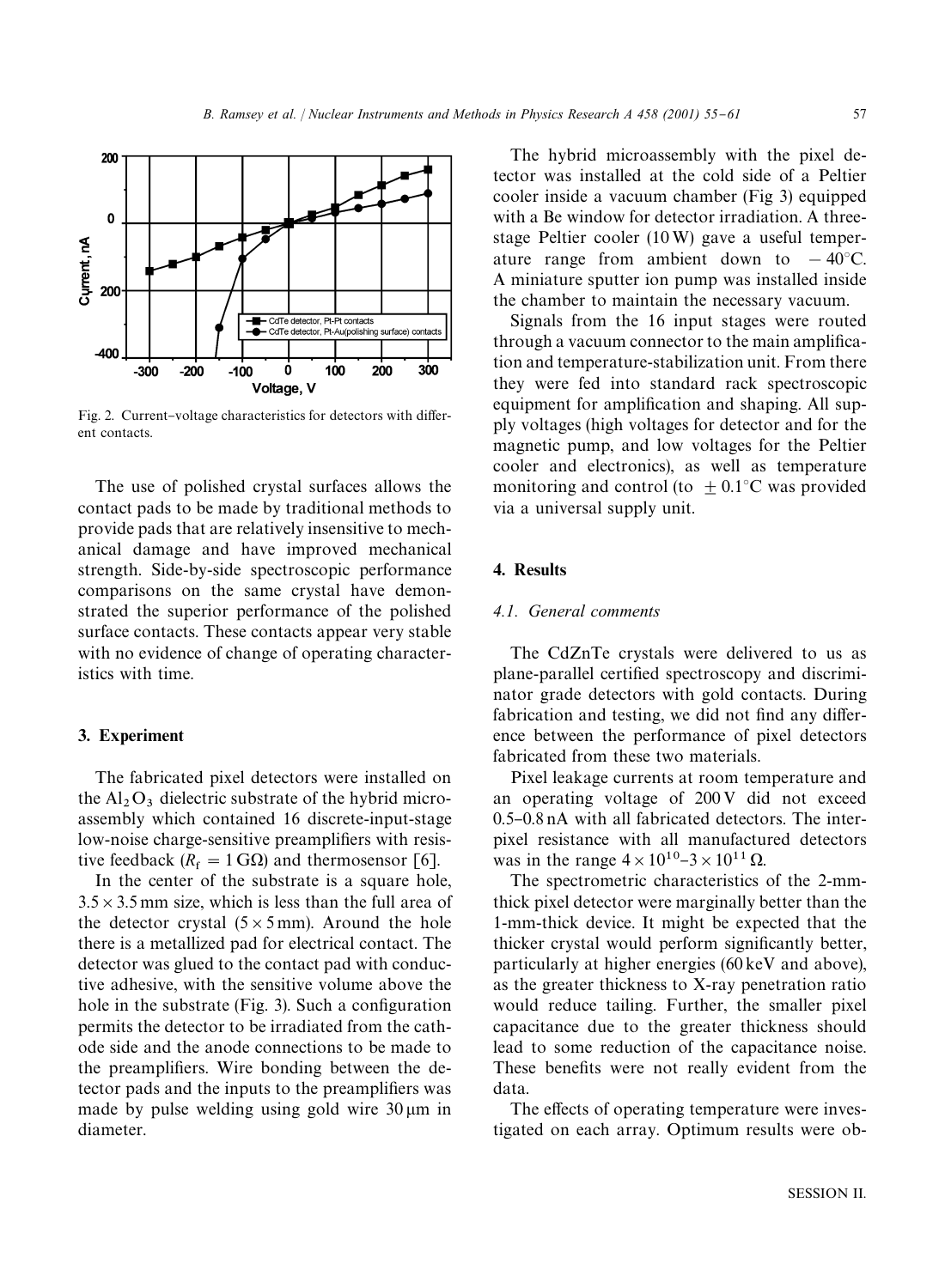

Fig. 3. Experimental schematic (under development).

tained for an operating temperature of around  $-20$ °C. This temperature was used for all of the tests explained in detail below.

### *4.2. 1-mm thick detector array*

#### *4.2.1. Energy resolution*

We have measured the energy resolution of each pixel at three energies, while operating the array at an optimum temperature of  $-20^{\circ}$ C. These data are given in Fig. 4. It can be seen that there is good uniformity between pixels and that on an average the resolutions were just over 2% full-width at half-maximum (FWHM) at 60 keV, around 5% at 22 keV and 17% at 5.9 keV. These results were obtained by irradiating the whole array and taking data from each single pixel in turn. Thus they contain a portion of events where the charge is shared with neighbouring pixels (see Section 4.2.3), giving a tail on the low-energy side of each photopeak. Running adjacent pixels in anticoincidence, or collimating the beam to irradiate just the central portion of each pixel, would give a slight improvement to the resolutions quoted above.

We have employed the anticoincidence technique to examine the photopeak to continuum ratio for four typical pixels in the array. We have



Fig. 4. Pixel energy resolution at 5.9, 22.2 and 59.6 keV for the 1-mm-thick detector array.

found that at 60 keV approximately 70% of the events reside in the photopeak, which we have somewhat arbitrarily defined as having a width of  $2 \times$  the FWHM resolution at 60 keV.

# *4.2.2. Stability*

Two areas of concern with CdZnTe detectors are their stability with time and their overall chargecollection efficiency, particularly at low energies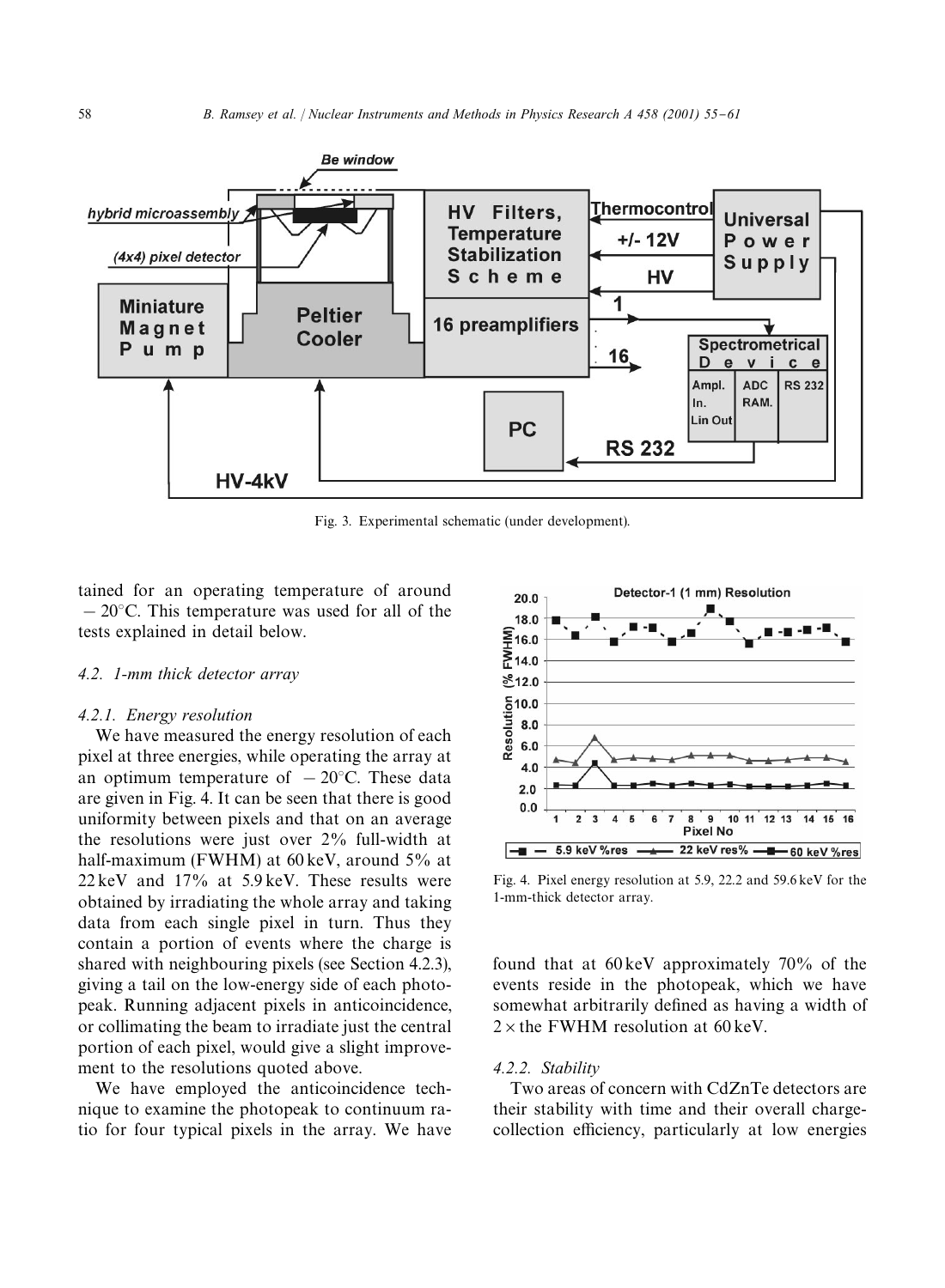where the events are absorbed very close to the crystal surface. We find no statistically significant variations in gain or charge-collection efficiency over a 24 h operating period and have checked the array at 6 keV against a silicon detector to gauge absolute efficiency at this energy. The CdZnTe array was found to give a count rate 3% lower than the silicon detector with a 1 sigma error of  $1\%$ .

## *4.2.3. Scans across individual pixels*

A finely collimated ( $< 100 \,\mu m$ ) 8 keV (Cu K<sub>a</sub>) X-ray beam has been used to probe any non-uniformities within individual pixels and to examine behaviour in the interpixel gaps. Fig. 5 shows the results for a typical pixel. Here, the total counts, continuum counts and the photopeak counts are plotted as a function of beam position across the pixel. It is evident that the active size of the pixel matches its geometric size and that within the pixel, the response is very uniform. The counts in the continuum curve are seen to rise at each end near the edges of the pixel. This is due to charge sharing between this and the adjacent pixel which removes counts from the photopeak and adds them to the continuum.

# *4.2.4. Recovery of events from the interpixel gaps*

To investigate if charge is lost between pixels, we have scanned the X-ray beam across three adjacent pixels (numbers 9, 12 and 14), summed the pixels, and measured the total count rate and the energy



Fig. 5. Fine X-ray beam scan across an individual pixel for the 1-mm-thick detector array.



Fig. 6. Combined output from adjacent pixels  $(\#9, 12, 14)$ as a function of collimated X-ray beam position for the 1-mmthick detector. No signal loss is observed between pixels (see arrows).



Fig. 7. Pixel energy resolution at 5.9, 22.2 and 59.6 keV for the 2-mm-thick detector array.

resolution as a function of position. These data are shown in Fig. 6, where a pair of arrows indicates the mid-point between pixels  $9 \& 12$  and  $12 \& 14$ . It is evident from the figure that the data are continuous across the interpixel gaps and that full recovery can be obtained by adding together the charges that are shared between pixels.

# *4.3. 2-mm thick detector array*

At present, the bulk of the data has been taken with the 1-mm-thick detector and the characterization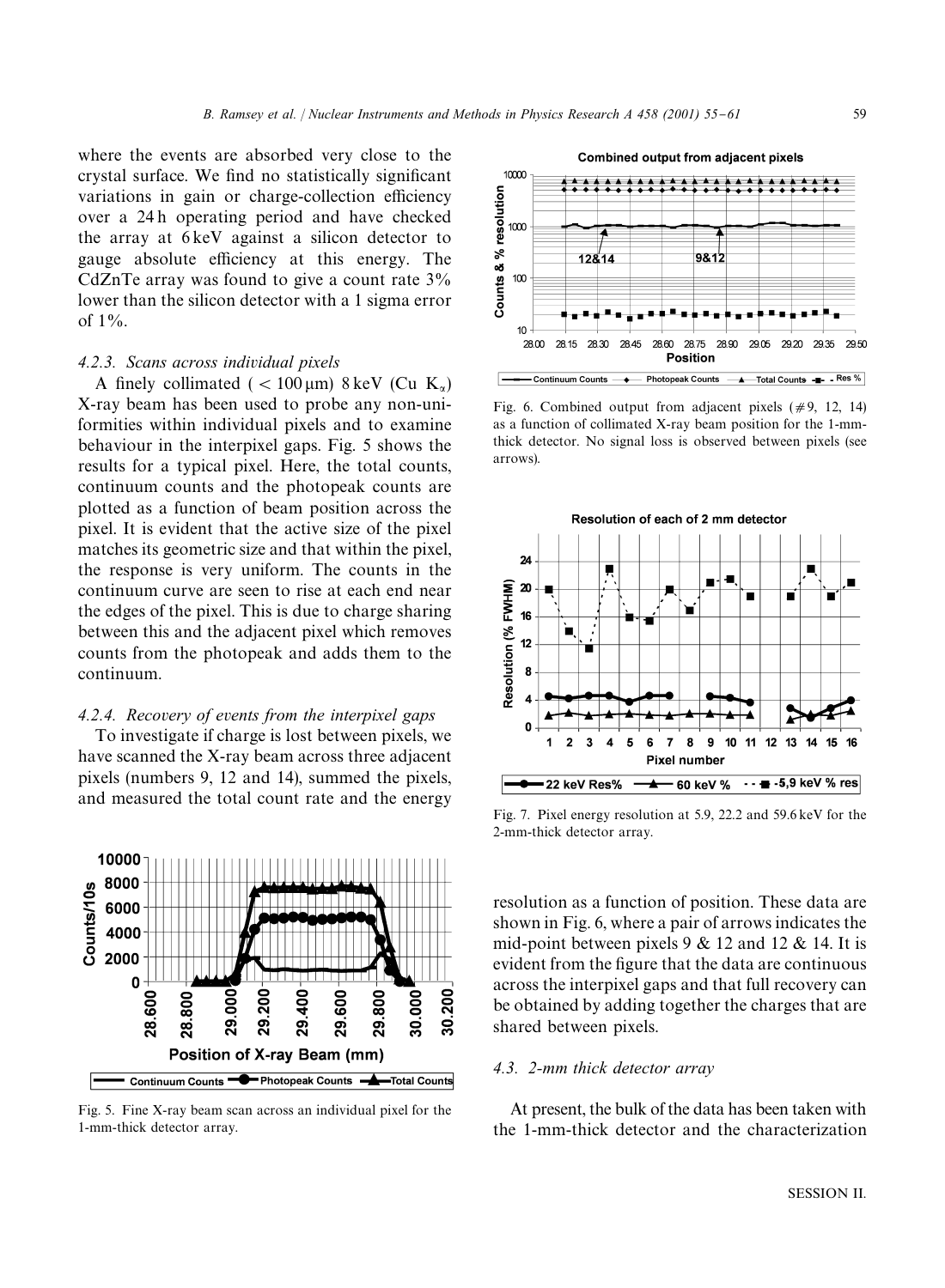

Fig. 8. Energy spectrum  $(^{241}Am + ^{55}Fe)$  for pixel 13 of the 2-mm-thick detector at a temperature of  $-20^{\circ}$ C.

of the 2-mm unit has only just begun. Fig. 7 shows measurements of the energy resolution at three energies for each pixel in the 2-mm-thick array operated with 900 V bias and at a temperature of  $-20^{\circ}$ C. Pixel 12 became noisy and no data were taken for it. For the remaining pixels, we once again obtained good resolutions and high uniformity. Preliminary tests with the collimated X-ray beam indicated non-uniform response within some pixels and these effects are currently being investigated. Other than this, the thicker array gave good response and excellent spectra, as can be seen from Fig. 8 which shows a detailed spectrum obtained by irradiating pixel 13 with both  $55Fe$  and  $241$  Am.

## 5. Conclusion

We have developed CdZnTe arrays with small pixels as a first step towards a large imaging array for astronomy. We find that the small arrays operate in a stable manner and give excellent spectroscopic results (around 2% at 60 keV). For the 1-mm-thick device, we find that charge sharing between pixels is limited to events in the interpixel gap only and that these events can be fully recovered by adding the signals from adjacent pixels. At low energies (6 keV), the 1-mm-thick device appears to be near  $100\%$  efficient and at high energies (60 keV), we measure a photopeak containing approximately 70% of all events.